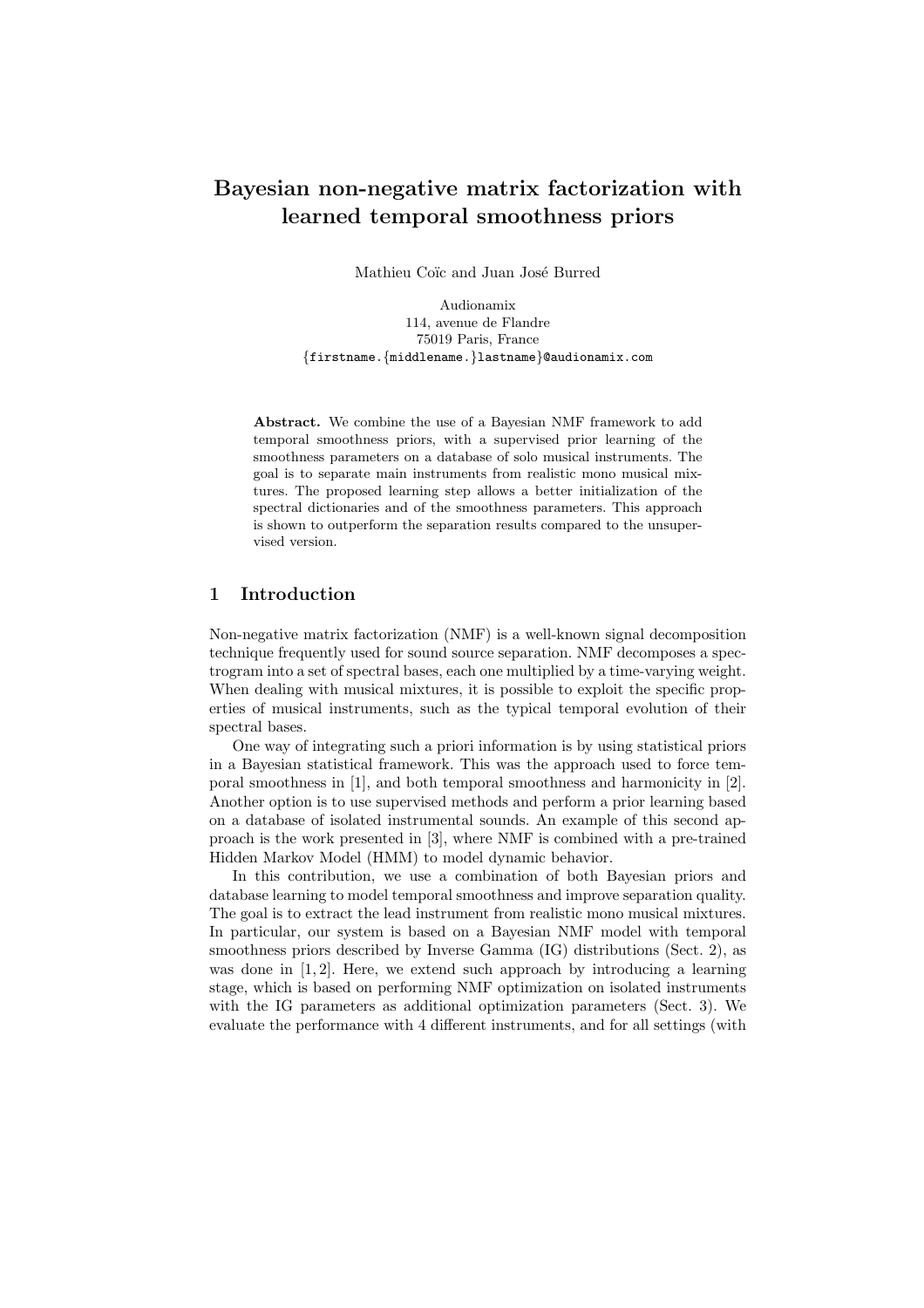or without priors, with or without learning), we compare the performance of two possible implementations of NMF optimization, one based on Multiplicative Updates (NMF-MU), and one based on Expectation-Maximization (NMF-EM).

## 2 Unsupervised Algorithms

## 2.1 NMF Framework

The input signal is first transformed into the time-frequency domain by means of a Short Time Fourier Transform (STFT), yielding a matrix X. As in [1], the squared modulus of each element is computed to obtain a matrix of power spectral densities  $V = |X|^{\circ 2}$ . The goal of NMF is to find the non-negative matrices  $\bf{W}$  and  $\bf{H}$  such that

$$
V \approx WH. \tag{1}
$$

W and H have dimensions  $F \times K$  and  $K \times N$ , respectively, and it is desirable that  $F \times K + K \times N \ll FN$ . The rows of **H** are usually called *activations* and the columns of **W** atoms or bases.

Such factorization is formulated here as the minimization problem

$$
\{W, H\} = \underset{W, H \ge 0}{\text{argmin}} D_{IS}(V|WH), \tag{2}
$$

where  $D_{IS}$  is a matrix cost function involving the Itakura-Saito element-wise divergence  $d_{IS}$ :

$$
D_{IS}(\mathbf{V}|\mathbf{WH}) = \sum_{f=1}^{F} \sum_{n=1}^{N} d_{IS}(\mathbf{V}_{(f,n)}|[\mathbf{WH}]_{(f,n)}).
$$
 (3)

The IS divergence, defined as

$$
d_{IS}(x \mid y) = \frac{x}{y} - \log \frac{x}{y} - 1,\tag{4}
$$

is a good measure for the perceptual difference between two spectra, which is explained by its scale invariance:  $d_{IS}(\gamma x|\gamma y) = d_{IS}(x|y)$ , for a given scalar  $\gamma$ .

It can be shown [1] that the above optimization (Eq. 2) is equivalent to a Maximum Likelihood (ML) estimation if the columns of the STFT matrix **X**, denoted by  $x_n$ , are supposed to be generated by a K-component Gaussian Mixture Model (GMM):

$$
\mathbf{x}_n = \sum_{k=1}^K \mathbf{c}_{kn} \in \mathbb{C}^F, \quad \forall n = 1, ..., N,
$$
 (5)

where latent variables  $c_{kn}$  are independent and follow a zero-mean multivariate normal distribution  $c_{kn} \sim \mathcal{N}(0, h_{kn} \text{diag}(\mathbf{w}_k))$ , where  $h_{kn}$  are the elements of the activation matrix **H** and  $\mathbf{w}_k$  are the columns of the dictionary matrix **W**. The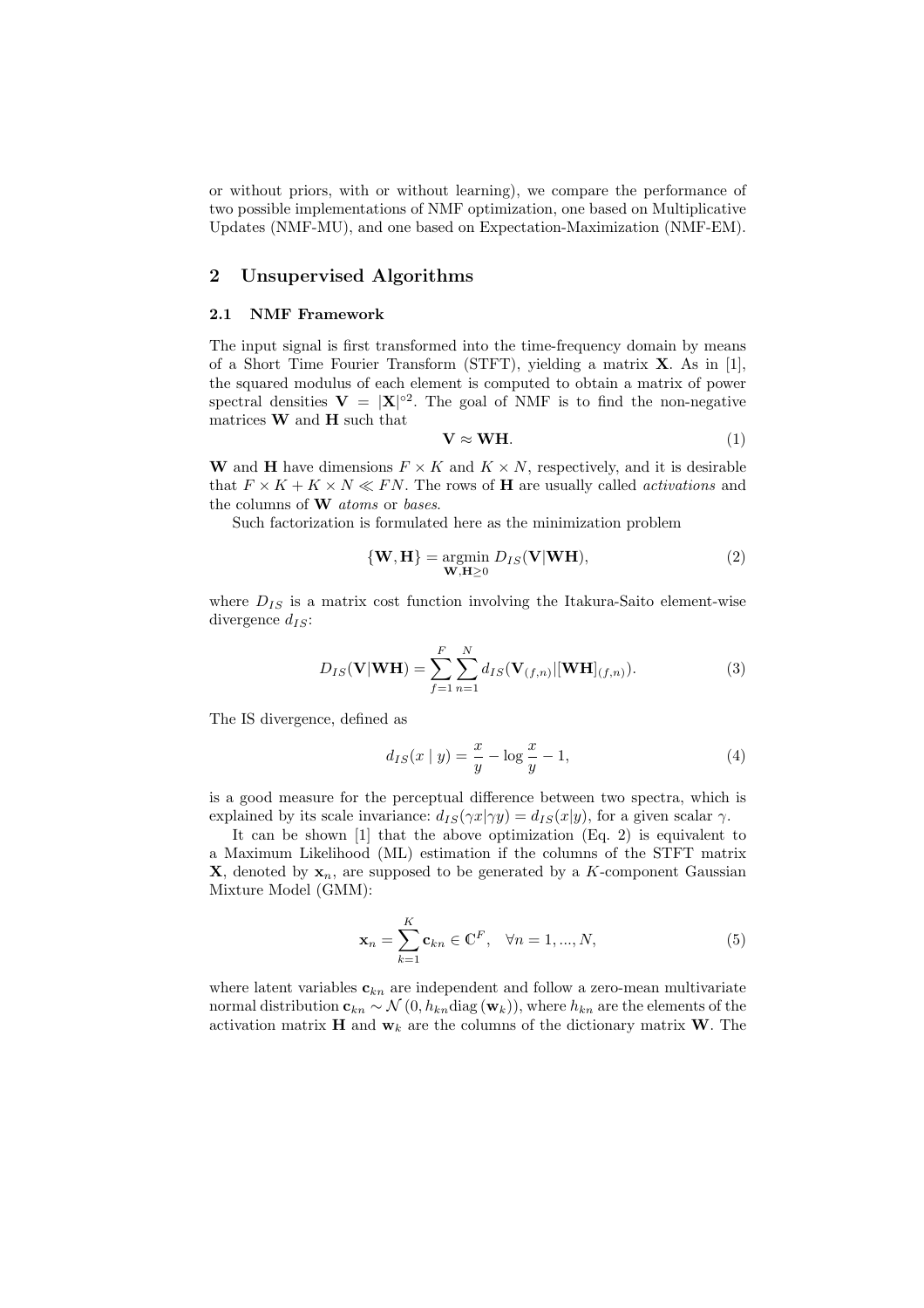separation process consists in optimizing the criterion  $C_{ML}(\theta) \stackrel{\triangle}{=} \log p(\mathbf{V} | \theta)$ , where  $\boldsymbol{\theta} = {\bf{W},H}$  is the parameter vector.

We implement and test two NMF algorithms, one based on Multiplicative Update rules (NMF-MU), and one based on an EM algorithm (NMF-EM). They mainly differ in their speed of convergence to a global solution and in computational performance. The first one was used in [1], and the second one in [2], and both can be adapted to a Bayesian setting.

#### 2.2 NMF-MU algorithm

Multiplicative Update (MU) rules to iteratively find the optimal  $W$  and  $H$  are given for the IS divergence [4] by

$$
\mathbf{H} \leftarrow \mathbf{H} \circ \frac{\mathbf{W}^T \left( (\mathbf{W} \mathbf{H})^{\circ [-2]} \circ \mathbf{V} \right)}{\mathbf{W}^T \left( \mathbf{W} \mathbf{H} \right)^{\circ [-1]}},\tag{6}
$$

$$
\mathbf{W} \leftarrow \mathbf{W} \circ \frac{\left((\mathbf{W}\mathbf{H})^{\circ[-2]} \circ \mathbf{V}\right) \circ \mathbf{H}^T}{\left((\mathbf{W}\mathbf{H})^{\circ[-1]}\mathbf{H}^T},\tag{7}
$$

where the ∘ symbol denotes element-wise operations, and the division is also element-wise.

### 2.3 NMF-EM Algorithm

An alternative to MU is to directly perform an ML estimation of the generative model of Eq. 5 via an EM algorithm. In particular, the Space Alternating Generalized EM (SAGE) algorithm [1] is a type of EM algorithm that allows to update large parameter matrices in separate chunks, with fast convergence properties. In particular, we aim at estimating separately the parameters  $\mathbf{C}_k = (\mathbf{c}_{k1}, ..., \mathbf{c}_{kN}).$ If we partition the parameter space by  $\boldsymbol{\theta} = \bigcup_{k=1}^K \boldsymbol{\theta}_k$  where  $\boldsymbol{\theta}_k = \{\mathbf{w}_k, \mathbf{h}_k\}$ , SAGE consists in choosing for each subset  $\theta_k$  a hidden-data space which is complete for this particular subset, i.e.  $\boldsymbol{\theta}_k = \mathbf{C}_k$ . The resulting algorithm to estimate **W** and H is defined in detail in [1].

#### 2.4 Bayesian NMF with temporal smoothness prior

The Bayes rule allows to switch from a ML estimation to a Maximum A Posteriori (MAP) estimation. We can thus introduce the prior distributions  $p(\mathbf{W})$ and  $p(H)$  in this manner:

$$
p(\mathbf{W}, \mathbf{H} \mid \mathbf{V}) = \frac{p(\mathbf{V} \mid \mathbf{W}, \mathbf{H}) p(\mathbf{W}) p(\mathbf{H})}{p(\mathbf{V})}.
$$
 (8)

In the case of temporal modeling,  $p(H)$  is the relevant prior. MAP estimation is obtained by maximizing the following criterion:

$$
C_{MAP}(\boldsymbol{\theta}) \stackrel{\triangle}{=} \log p(\boldsymbol{\theta} \mid \mathbf{V}) \stackrel{c}{=} C_{ML}(\boldsymbol{\theta}) + \log p(\mathbf{H}), \tag{9}
$$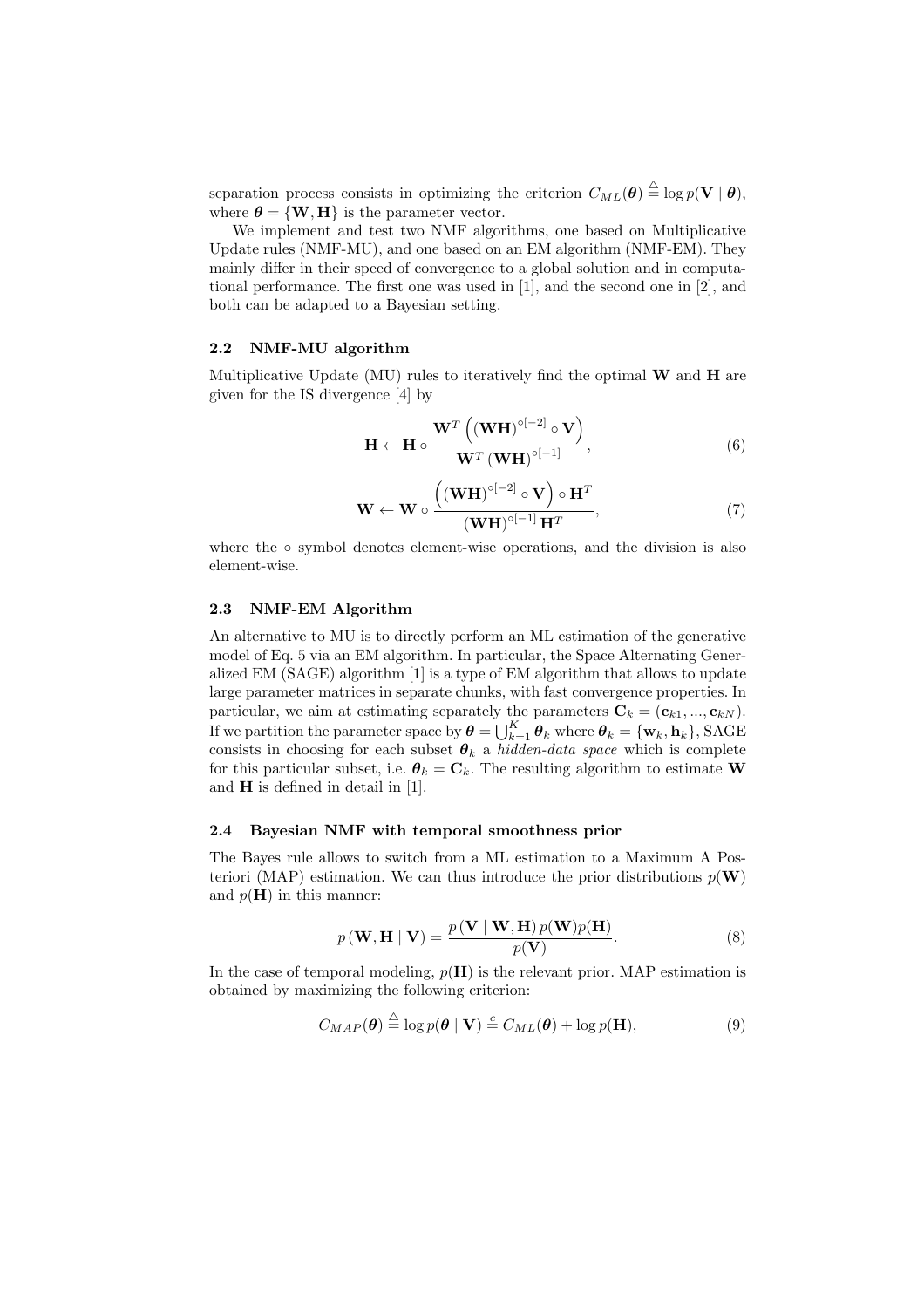where the binary operator  $\frac{c}{q}$  denotes equality up to an additive constant.

Based on the MAP estimator, [1] and [2] propose a Markov chain prior structure to model  $p(\mathbf{H})$ :

$$
p(h_k) = p(h_{k1}) \prod_{n=2}^{N} p(h_{kn} \mid h_{k,n-1}).
$$
\n(10)

The main objective is to assure smoothness over the rows of H. With an appropriate choice of the Markov transition matrix, we can favor a slow variation of  $h_k$ . For example, we can force  $p(h_{kn} | h_{k,n-1})$  reach its maximum at  $p(h_{k,n-1})$ . The authors propose:

$$
p(h_{kn} | h_{k,n-1}) = \mathcal{IG}(h_{kn} | \alpha_k, (\alpha_k + 1)h_{k,n-1}), \qquad (11)
$$

where  $\mathcal{IG}(x \mid \alpha, \beta)$  is the inverse-Gamma distribution<sup>1</sup> with mode  $\frac{\beta}{\alpha+1}$  and the initial distribution  $p(h_{k1})$  is Jeffrey's non-informative prior:  $p(h_{k1}) \propto \frac{1}{h_{k1}}$ . Hence,  $\alpha_k$  is a parameter that controls the degree of smoothness for the k-th component.

Note that we can have different smoothness parameters for each component. Thus, the smoothness parameter is actually a vector  $\alpha = (\alpha_1, \alpha_2, \dots, \alpha_K)$ . In practice, we want to set a smoothness prior only to those components that are supposed to describe the lead instrument. If we assign the first  $K_s$  components to the lead instrument, and the remaining ones to the accompaniment, then the  $\alpha_k$  priors apply only to  $1 \leq k \leq K_s$ , and no priors are used for  $K_s < k \leq K$ .

The priors can be added to both NMF-MU [2] and NMF-EM [1] algorithms, as follows:

 $-$  **NMF-MU/IG algorithm.** Eq. (9) gives the following new update rules for H, that replace Eq. 6:

$$
h_{k1} \leftarrow h_{k1} \times \left( \frac{\sum_{f=1}^{F} \frac{v_{f1} w_{fk}}{\hat{v}_{f1}^2} + \frac{\alpha_k + 1}{h_{k1}}}{\sum_{f=1}^{F} \frac{w_{fk}}{\hat{v}_{f1}} + \frac{\alpha_k + 1}{h_{k2}}} \right)^{\eta} \tag{12}
$$

$$
h_{kn} \leftarrow h_{kn} \times \left( \frac{\sum_{f=1}^{F} \frac{v_{fn} w_{fk}}{\hat{v}_{fn}^2} + \frac{(\alpha_k + 1)h_{n-1}}{h_{kn}^2}}{\sum_{f=1}^{F} \frac{w_{fk}}{\hat{v}_{fn}} + \frac{1}{h_{kn}} + \frac{\alpha_k + 1}{h_{kn+1}}} \right)^{\eta}
$$
(13)

$$
h_{kN} \leftarrow h_{kN} \times \left( \frac{\sum_{f=1}^{F} \frac{v_{fN} w_{fk}}{\hat{v}_{fN}^2} + \frac{(\alpha_k + 1)h_{N-1}}{h_{kN}^2}}{\sum_{f=1}^{F} \frac{w_{fk}}{\hat{v}_{fN}} + \frac{\alpha_k + 1}{h_{kN}}} \right)^{\eta}, \tag{14}
$$

where  $\eta \in ]0,1]$  plays the role of the step size in gradient descent.

<sup>1</sup>  $\mathcal{IG}(x \mid \alpha, \beta) = \frac{\beta^{\alpha}}{\Gamma(\alpha)}$  $\frac{\beta^{\alpha}}{\Gamma(\alpha)}x^{-(\alpha+1)}\exp\left(-\frac{\beta}{x}\right)$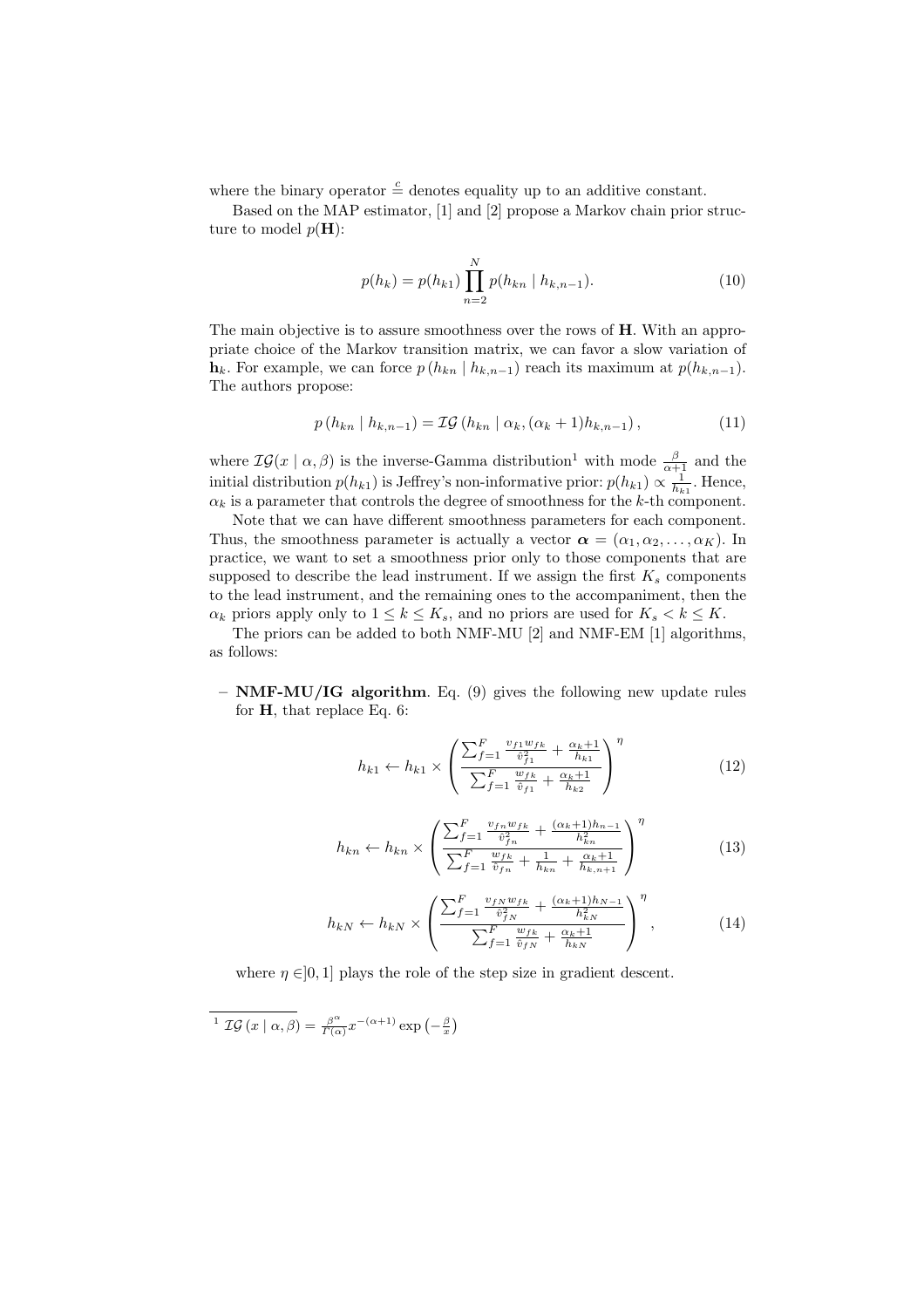|            | $p_2$                               | $\,p_1$              | $p_0$                                                       |
|------------|-------------------------------------|----------------------|-------------------------------------------------------------|
| $h_{k1}$   | $\alpha_k+1$<br>$\overline{h_{k2}}$ | $ F - \alpha_k + 1 $ | $-Fh_{k1}$                                                  |
| $h_{kn}$   | $\alpha_k+1$<br>$h_{kn+1}$          |                      | $-Fh_{kn} - (\alpha_k + 1)h_{k,n-1}$                        |
| $ h_{kN} $ |                                     |                      | $ F + \alpha_k + 1  - F h_{kN} - (\alpha_k + 1) h_{k,N-1} $ |

Table 1. Coefficients for the post estimation of  $h_{kn}$  in NMF-EM/IG.

– NMF-EM/IG algorithm. To integrate the temporal smoothness prior into NMF-EM, the best way is to add a post estimation after each update, computed as follows:

$$
h_{kn} = \frac{\sqrt{p_1^2 - 4p_2p_0} - p_1}{2p_2},\tag{15}
$$

where the coefficients  $p_0$ ,  $p_1$  and  $p_2$  depend on n and are given in Table 1. In a more recent work [5], a simpler procedure, leading to a better-posed optimization problem and based on Majorization-Minimization (MM), has been proposed as an alternative to a Bayesian EM approach as described above. In the present paper, we use EM as proposed in [1], and will explore the MM alternative in the future.

## 3 Supervised Algorithms

The smoothness priors  $\alpha_k$  defined in the previous section need to be set by hand prior to separation, and remain fixed throughout the optimization process. Furthermore, it would be too cumbersome to find good manual parameters for the individual priors of components with indices  $1 \leq k \leq K_s$ . Thus, an improvement of separation quality is expected if the  $\alpha_k$ s are automatically learned from a training database of isolated instrumental excerpts.

We implement learning by considering the smoothness vector  $\alpha$  as an additional parameter to optimize, obtaining the new parameter vector

$$
\boldsymbol{\theta} = \{ \mathbf{W}, \mathbf{H}, \boldsymbol{\alpha} \}.
$$
 (16)

A MAP estimation (Eq. 9) is performed on an audio file containing concatenated solo excerpts. We keep the estimated dictionary matrix  $\hat{\mathbf{W}}$  and the smoothness vector  $\hat{\alpha}$  obtained in this way, and use them to initialize the MAP estimation performed on the mixture for actual separation.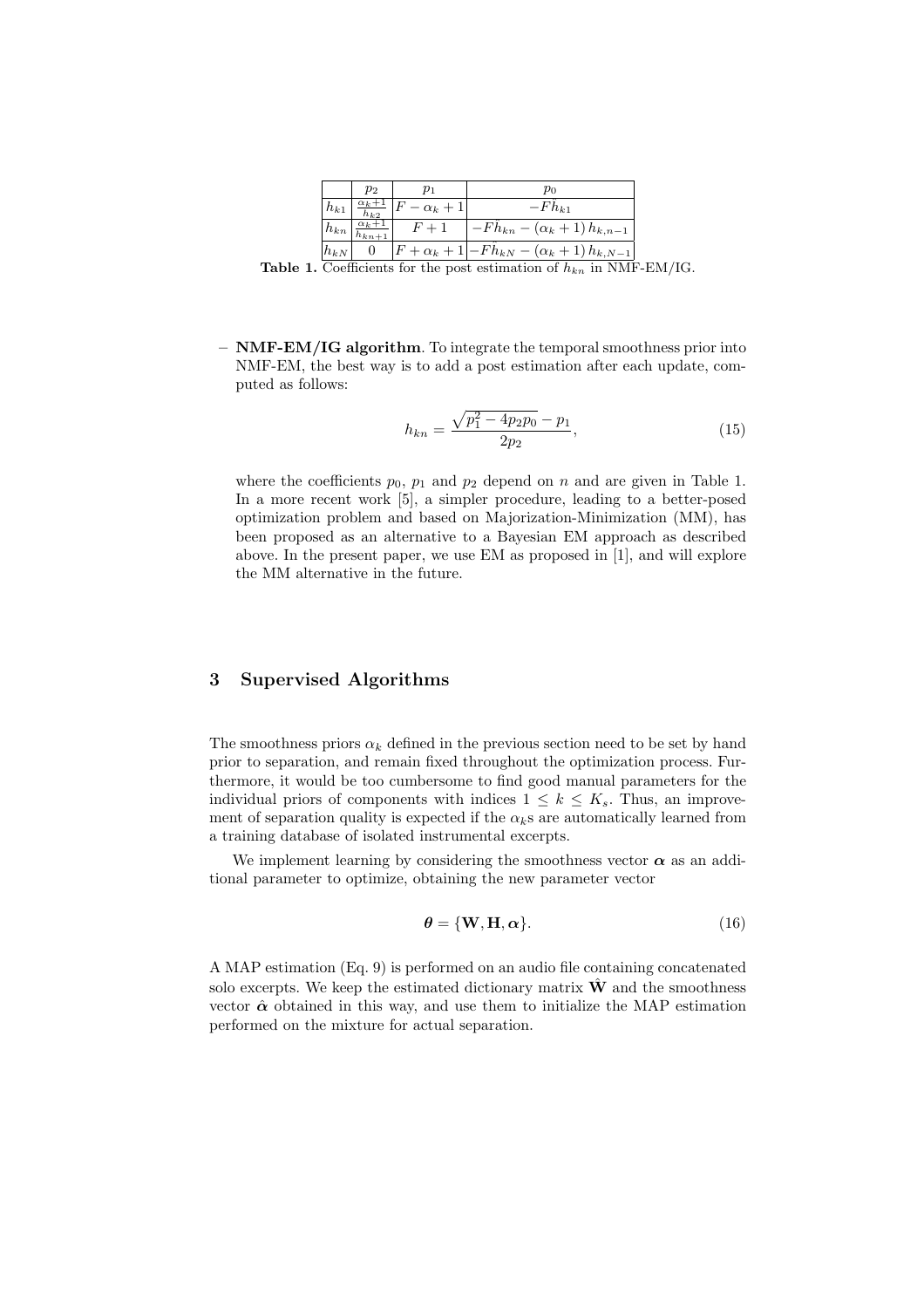The new update rule for the  $\alpha_k$  coefficients is derived via ML estimation given the IG Markov chain from Eqs. 10 and 11. The log-likelihood is given by

$$
\log (p(h_k)) \stackrel{c}{=} \log \left(\frac{1}{h_{k1}}\right) + \sum_{n=2}^{N} \left[\alpha_k \log((\alpha_k + 1)h_{k,n-1}) - \log(\Gamma(\alpha_k))\right] \tag{17}
$$

$$
-(\alpha_k + 1)\log(h_{kn}) - \frac{\alpha_k h_{k,n-1}}{h_{kn}} - \frac{h_{k,n-1}}{h_{kn}}\right]
$$

$$
\stackrel{c}{=} \alpha_k (\log(h_{k1}) - \log(h_{kN})) - \log(h_{k1}) + \sum_{n=2}^{N} \left[\alpha_k \log(\alpha_k + 1)\right] \tag{18}
$$

$$
-\log(\Gamma(\alpha_k)) - \log(h_{kn}) - \frac{\alpha_k h_{k,n-1}}{h_{kn}} - \frac{h_{k,n-1}}{h_{kn}}\right].
$$

Minimizing the ML criterion gives:

$$
\frac{\partial \log(p(h_k))}{\partial \alpha_k} = 0
$$
\n
$$
\Leftrightarrow \log\left(\frac{h_{k1}}{h_{kN}}\right) + \sum_{n=2}^N \left[ \log(\alpha_k + 1) + \frac{\alpha_k}{\alpha_k + 1} - \psi(\alpha_k) - \frac{h_{k,n-1}}{h_{kn}} \right] = 0
$$
\n
$$
\Leftrightarrow \log(\alpha_k + 1) + \frac{\alpha_k}{\alpha_k + 1} - \psi(\alpha_k) = \frac{1}{N - 1} \left( \log\left(\frac{h_{kN}}{h_{k1}}\right) + \sum_{n=2}^N \frac{h_{k,n-1}}{h_{kn}} \right), \tag{19}
$$

where  $\psi$  is the digamma function defined as:  $\psi(x) = \frac{\Gamma'(x)}{\Gamma(x)}$  $\frac{I(x)}{I(x)}$ . Since Eq. 19 has no closed-form solution, the estimation of the current  $\alpha_k$  is computed numerically.

For separation, we assign again the first  $K_s$  components to the main instrument. Thus, learned vector  $\hat{\boldsymbol{\alpha}}$  applies only to the first  $K_s$  components of the matrix  $\bf{H}$  is separation, and the first  $K_s$  columns of  $\bf{W}$  are equal to the learned dictionary  $\hat{\mathbf{W}}$ .

## 4 Evaluation

For learning, 4 instruments from the RWC musical instrument sound database [6] were used. The instruments chosen were saxophone, trumpet, classical guitar and piano. The saxophone and the trumpet are melodic instruments which usually play only one note at a time. The piano and the guitar are polyphonic instruments that can play several notes at a time (although the guitar will mostly play individual notes when doing a solo). Furthermore, saxophone and trumpet are sustained instruments (the notes can be held as long as the breathing of the player allows), whereas piano and guitar are non-sustained instruments with note energy always decaying after the onset. Thus, the smoothness parameters over the rows of H are expected to be quite different between both kinds of instruments.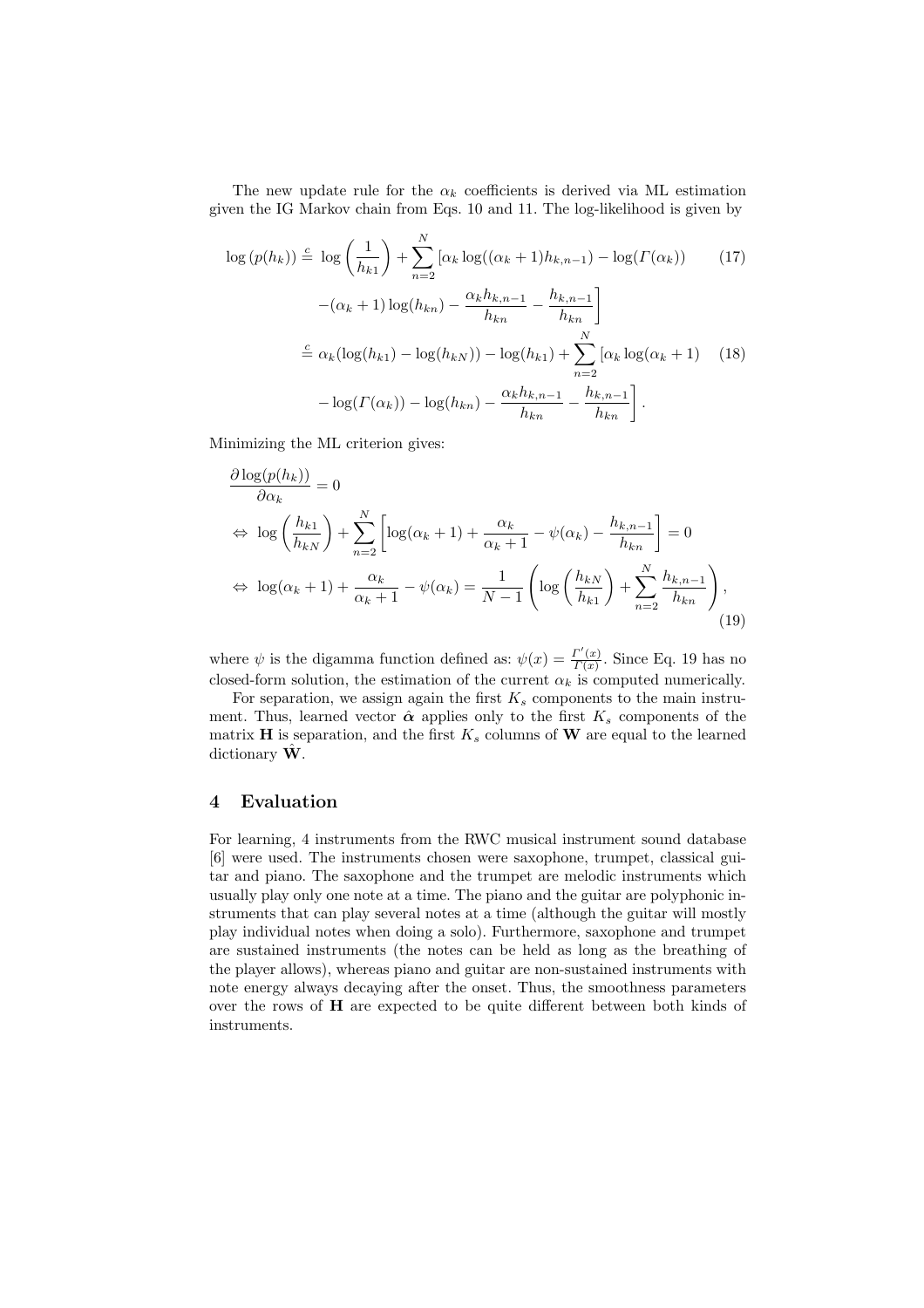| 500 iterations          |                             |                   | Unsupervised |                | Supervised |  |
|-------------------------|-----------------------------|-------------------|--------------|----------------|------------|--|
|                         |                             | Without priors IG |              | Without priors | IG         |  |
| Saxophone               | $\overline{\text{NMF}}$ -MU | 10.19             | 9.12         | 10.47          | 9.66       |  |
|                         | NMF-EM                      | 7.14              | 6.76         | 7.01           | 7.58       |  |
| Trumpet                 | NMF-MU                      | 6.16              | 4.80         | 6.39           | 7.88       |  |
|                         | NMF-EM                      | 3.63              | 3.98         | 4.55           | 5.06       |  |
| $Classic$ Guitar NMF-MU |                             | 9.84              | 8.75         | 8.88           | 10.07      |  |
|                         | NMF-EM                      | 7.38              | 7.52         | 8.01           | 6.52       |  |
| Piano                   | NMF-MU                      | 6.99              | 4.73         | 5.44           | 6.95       |  |
|                         | $NMF-EM$                    | 3.11              | 3.98         | 2.97           | 2.08       |  |
| Global                  | NMF-MU                      | 8.30              | 6.85         | 7.80           | 8.64       |  |
|                         | NMF-EM                      | 5.32              | 5.56         | 5.64           | 5.31       |  |

Table 2. Average SDR (in dB)

To evaluate separation, 18 mixes were created from songs available in multitrack and featuring solos by those instruments<sup>2</sup>. For each song, one mono track was created for the solo, and one mono track containing all the remaining instruments (accompaniment).

For objective evaluation in terms of Source to Distortion Ratio (SDR), we use the BSS\_EVAL toolbox  $[7]$ . After separation into K NMF components, it is still necessary to assign the components to one of the sources. For evaluation purposes, SDR is measured between each component and the original tracks. The higher SDR determines if the component represents the solo or the accompaniment.

We evaluate both NMF-MU and NMF-EM algorithms, with or without priors, and in both unsupervised and supervised versions. In the unsupervised version, the parameters are initialized randomly except for the smoothness parameters, which are fixed empirically. In that case, we set the same smoothness value for all  $\alpha_k$ . In the supervised case, the learned parameters are then used in the separation process to initialize the system, as explained in Sect 3. Note that in the supervised version without smoothness priors, the dictionary  $\bf{W}$  is learned anyway.

Results are given in Table 2. The following conclusions can be drawn:

- NMF-MU algorithms perform in general better than NMF-EM algorithms.
- In unsupervised algorithms, using the IG smoothness priors is not efficient. This is probably due to the difficulty of manually finding good values for  $\hat{\boldsymbol{\alpha}}$ .
- Supervised algorithms outperform unsupervised algorithms, except in the case of the piano, in which case the maximum performance is virtually the same. This might indicate that the IG distribution is not well suited to describe the dynamics of the piano spectra.
- In supervised algorithms, using the smoothness priors improves performance, except for the saxophone.

<sup>&</sup>lt;sup>2</sup> Source: ccmixter.org